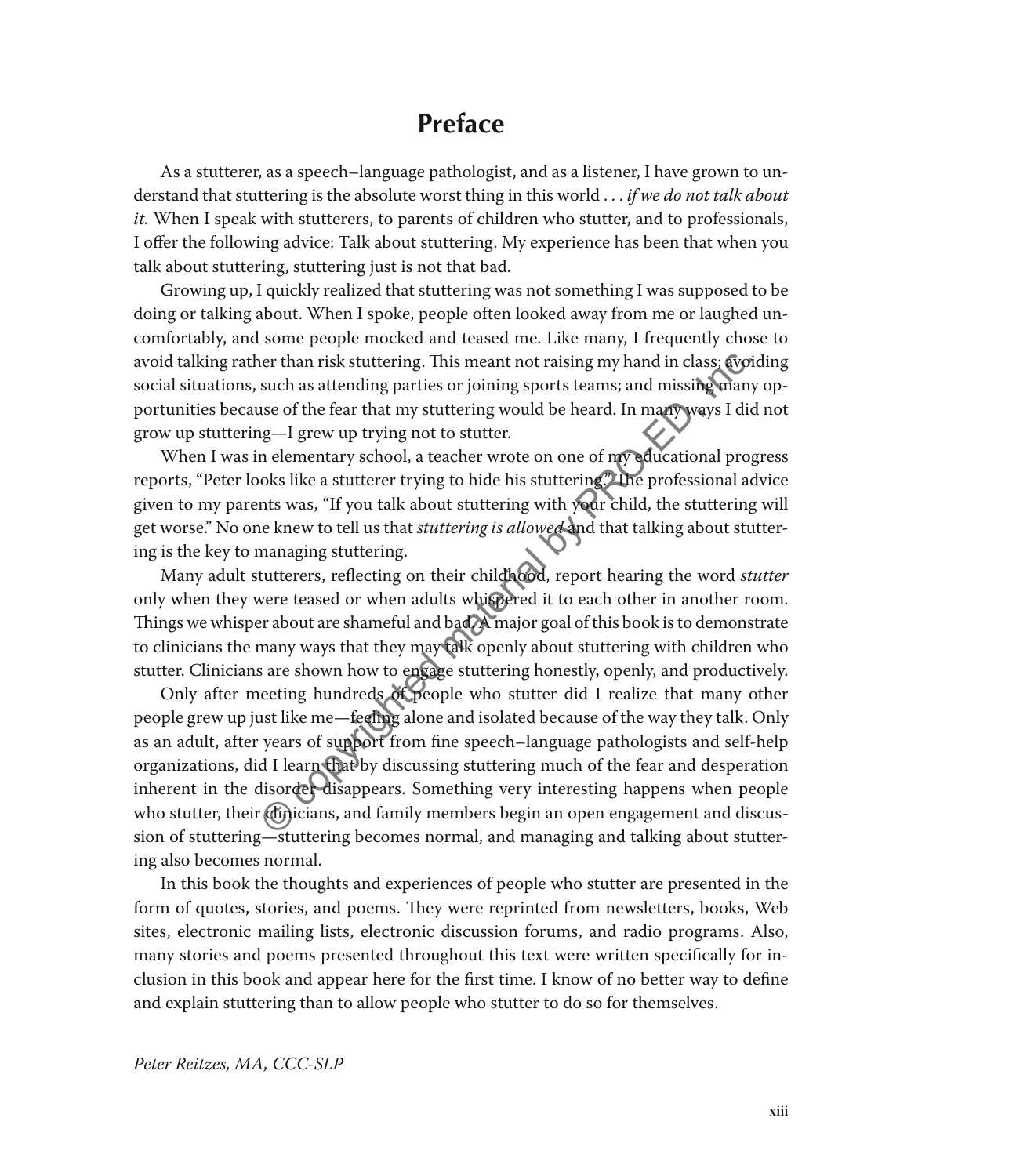## **Introduction and How To Use This Book**

Elizabeth Kapstein, co-founder of the first self-help group for people who stutter in New York City, has described her experience growing up stuttering by saying, "I always felt that communication and speaking were for others" (as cited in Caggiano, Kapstein, & Reitzes, 2003). One of the main goals of this book is to demonstrate to children who stutter that communicating and speaking is for them. The therapy approach and activities focus on enabling students to identify and explore stuttering, talk about stuttering, and modify and reduce their stuttering so that communication is easier.

The activities included are intended for children who are 7 to 12 years of age. Many of the lessons may also be used with younger students and junior high school students and are appropriate for group and individual therapy. This book includes 50 lessons with detailed directions and reproducible handouts. With the exception of a few inexpensive items, such as Silly Putty, small balls, and an abacus, everything you need to conduct therapy is included.

This activity book was designed to be *fun*. Children cannot be expected to have the same level of motivation that many adults bring to therapy. By creating a situation in which working on stuttering is enjoyable, students will want to continue returning to speech class (Van Riper, 1973).

At stuttering workshops and speech pathology conferences across the country, I have heard many clinicians and graduate students ask the question, "What do I do with children who stutter?" The cry of the speech–language pathologist is, "Tell me what to do Monday morning." The activities and discussions in this book answer these concerns. This book was written with the belief there is always something productive and fun to do in therapy with children who stutter. ay also be used with younger students and junior high school **Cycludiate** for group and individual therapy. This book includes 50 **besons**<br>
and reproducible handouts. With the exception of **arew**-inexperiently Putty, small

# **Organization of This Book**

The book is divided into two parts: The first is Insights and Ideas for Therapy Success, and the second is **50** Great Activities: How-To, Handouts, and Homework. Comprehensive appendixes follow these two divisions. A brief description will follow.

#### **Insights and Ideas for Therapy Success**

Two sections are included in this part of the book:

- What You Need To Know About Stuttering
- Your Tools for Successful Stuttering Therapy

What You Need To Know About Stuttering contains facts, data, first-hand descriptions, and discussions about stuttering that seek to define and explain this often puzzling disorder. Important topics such as the growth and maintenance of stuttering, primary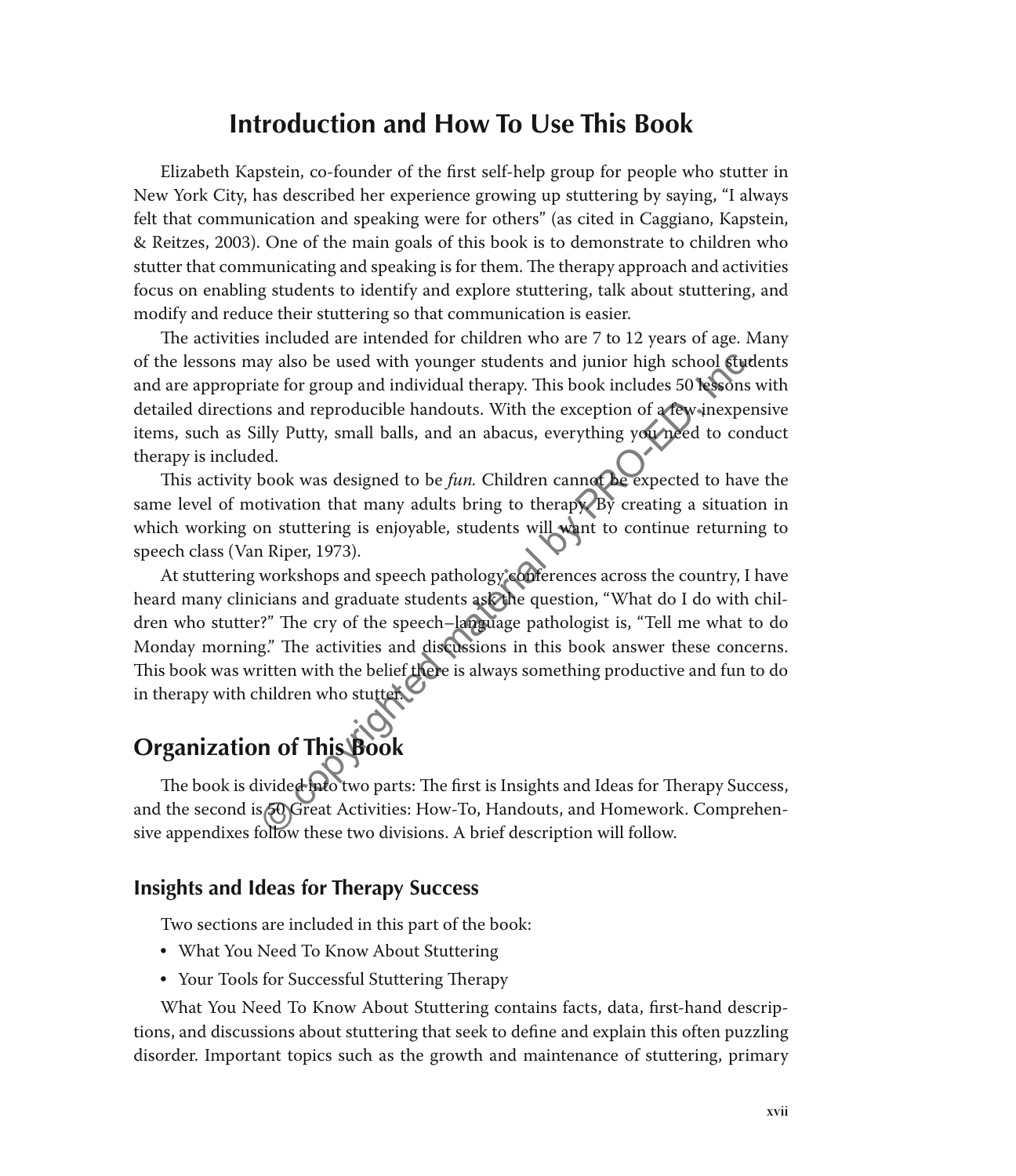and secondary stuttering behaviors, and the effects of teasing are discussed. You will be provided with a solid foundation for understanding people who stutter that supports the therapy approach and activities used in this book.

Your Tools for Successful Stuttering Therapy provides the basic tenets of working successfully with children who stutter. Important treatment topics are discussed, including the importance of creating a "stutter friendly" therapy environment, keeping therapy fun, teaching speech strategies or "tools," teaching the difference between productive and unproductive speaking strategies, and writing goals. This section prepares you to confidently begin using the activities that are in the second part of the book.

#### **50 Great Activities: How-To, Handouts, and Homework**

Five sections of activities are offered:

- Identifying and Exploring Stuttering
- Practicing Speech Tools
- Learning the Facts
- Uncovering Feelings
- Targeting Language and Stuttering Goals

The activities focus on helping students identify aspects of their stuttering, talk about stuttering, use speech tools to manage and control stuttering, learn about stuttering, and work on stuttering while also working on concomitant language delays. Speech–language pathologists use many terms to describe physical and motoric speech management skills, such as pull-outs, bouncing, and cancellations. It is common for these to be called speech helpers, techniques, strategies, controls, or tools. In this book the term *speech tools* is preferred. **M PRO-ED, Inc.** 

The majority of activities in this manual may be used for multiple purposes and to achieve multiple goals. Just as the human body uses primary and secondary muscle groups when lifting heavy objects, the activities in this book have primary as well as secondary goals.

#### **Appendixes**

The appendixes include reproducible forms that are used across multiple activities, such as the Stuttering Homework form, Speech Class Guest Passes, the Scorecard, and Stuttering Awards. Also included are the following: an adapted handout of a brochure for teachers published by the Stuttering Foundation of America; a collection of stories and poems written by adults who stutter that is specifically for children who stutter; and a discussion about Altered Speech Feedback (ASF). The altered speech feedback discussion was included because its most notable forms, Delayed Auditory Feedback (DAF) and Frequency Altered Feedback (FAF), are currently "hot topics" in the stuttering commu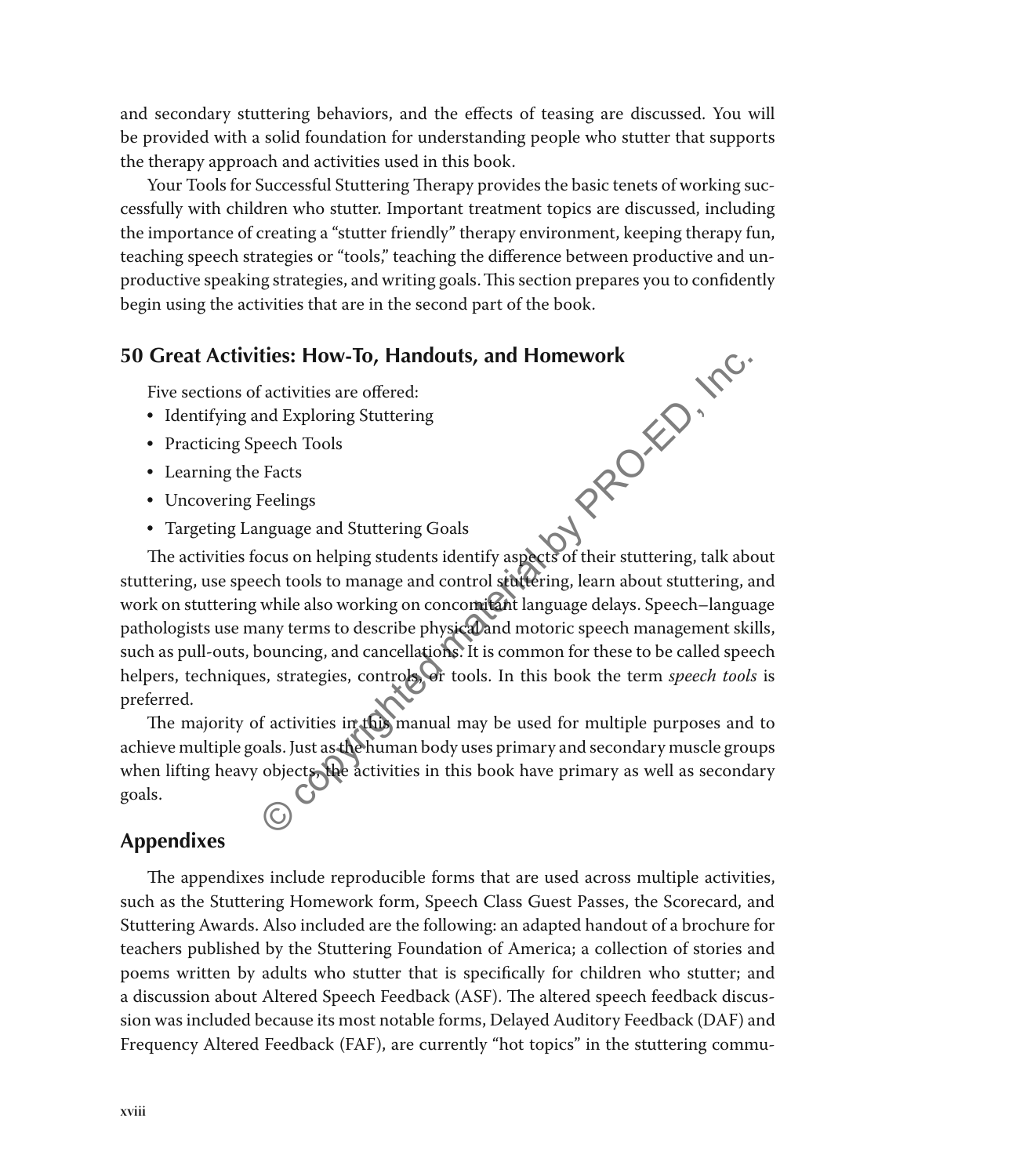nity and in the field of speech–language pathology. The appendixes also offer information about several stuttering organizations that are valuable resources for you to have.

#### **Homework and Handouts on CD**

For your convenience, a CD is included with this manual, containing all of the handouts and homework assignments. When preparing a lesson, you may choose to use the CD to print out the pages you wish to give to sudents, or you may photocopy the pages from the book if you prefer.

### **Successfully Using the Activities**

The majority of the activities in this book may be repeated many times. Each student or group of students will have favorite activities, and you will also have favorite activities. Repeat and modify these popular lessons to achieve the desired goals.

This book should not be treated like a recipe in which you start at the beginning and work toward the end. When preparing a lesson plan, it is appropriate to choose from different sections of the activities to find the ones that best meet the current needs of your students. Although some activities, such as making a stuttering bulletin board (see Post It–Activity 37), may take several sessions to complete, many other activities take considerably less time.

You will want to come to speech class prepared with goals and activities, but be flexible so that you can address and meet the timely needs of students (Ramig & Bennett, 1997). For example, if a student comes to speech class and is upset about his teacher interrupting him when he stutters, this would be a good day to introduce Do You Read Me?– Activity 35 (from the Uncovering Feelings section) in which students write a letter to their teacher about stuttering. If a student comes to class anxious about an upcoming class presentation, this would be a good time to review speech tools, such as voluntary stuttering and pausing, presented in the Practicing Speech Tools section. Computer Activities<br>
of the activities in this book may be repeated many times. Each stunts will have favorite activities, and you will also have favorite activ<br>
fy these popular lessons to achieve the desired goals.<br>
Subu

The five sections of activities in this book will be useful for different children at different times. For example, if a student is unable to discuss stuttering or work on speech tools because she is unaware that she is stuttering, you will initially want to focus on the activities in Identifying and Exploring Stuttering. If a student is unable to work on using speech tools because she is ashamed of stuttering, you will want to spend time focusing on the activities in the Uncovering Feelings section and the Learning the Facts section.

### **The Why and How of Homework**

Many activities include homework assignments that support or expand upon the specific goals of the activity. These homework assignments may also be used during speech class as additional therapy activities. You may use the homework activities exactly as